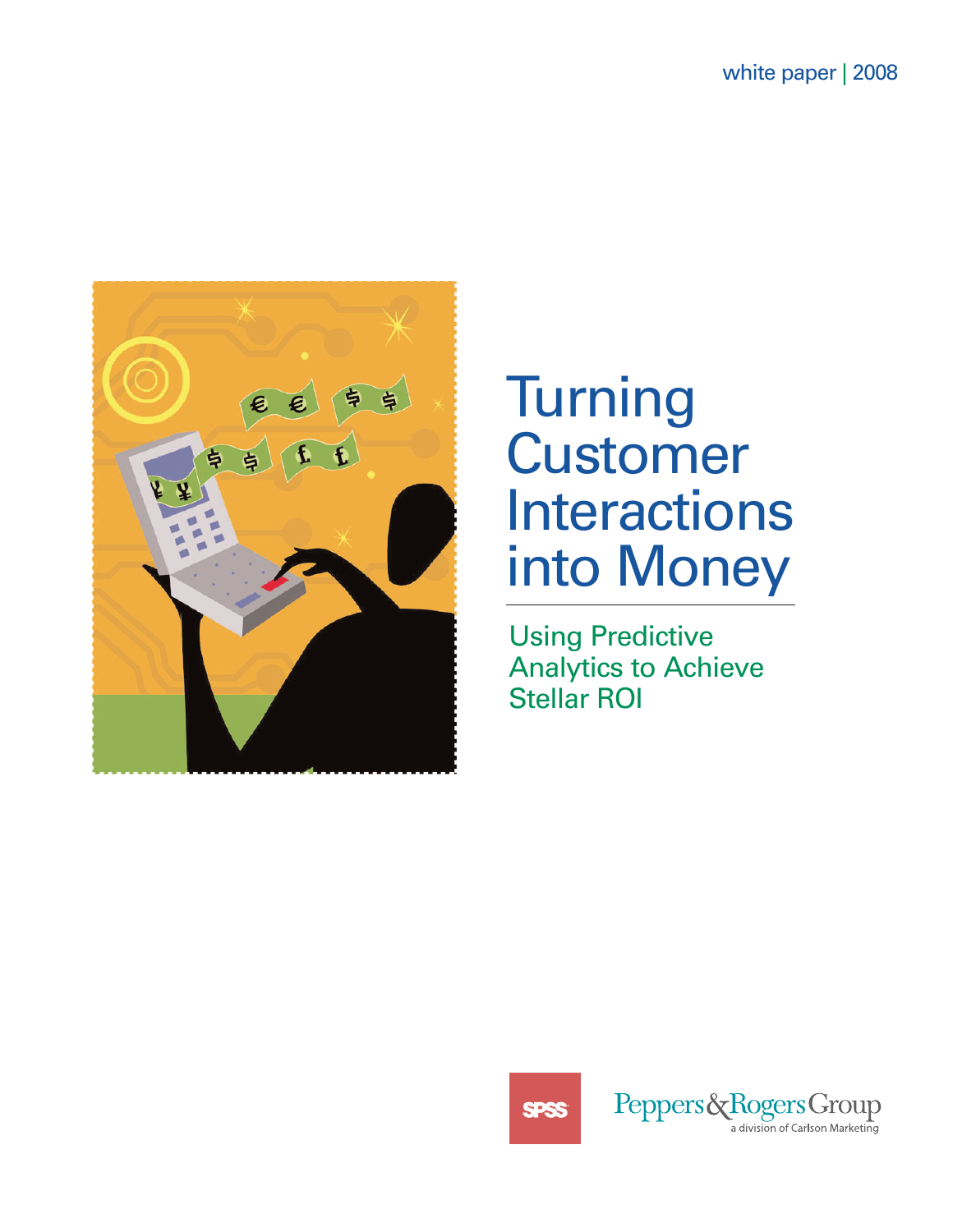# Turning Customer Interactions into Money Using Predictive Analytics to Achieve Stellar ROI Results

#### *"Prediction is very difficult, especially if it's about the future."—Niels Bohr*

f only the famous physicist Niels Bohr had lived to experience the power and potential of the Internet age. Perhaps, then, he might have had something different to say about the concept of predicting the future. While the Internet and new technologies aren't crystal balls, the sheer wealth of information that can be gleaned about today's customers—and then applied toward anticipated future behaviors—is staggering. Failure to take this information into account is like leaving money on the table, or worse. You could simply hand it over to your competitors. I

Today's smart companies use data, and the insight gained from it, to predict customer behavior. These smart companies then leverage this predictive knowledge to introduce new processes and actions that drive changes in customer behavior to increase enterprise profitability and mitigate risk.

Companies that are successfully competing on predictive analytics share some key characteristics.

#### Companies Featured

Cablecom (p.4) discovered what its customers really needed, resulting in a reduction in churn from 19 percent to 2 percent.

Royal & Sun Alliance (p.5) extracted and analyzed feedback from their motor insurance customers to improve retention and supplier performance.

T. Rowe Price (p.7) defined customer segments and refined its client interactions to meet the needs of high-asset customers (i.e., those with more than \$1 million in assets).

They have specific, well-defined business goals, measure both direct and indirect return on investment (ROI) benefits, and make the analytic results easy to access and act on for all employees. In doing so, these companies enhance existing business processes or create new actions and activities to realize positive results on several fronts. They are able to build their business by profitably acquiring, growing, and retaining customers as well as mitigating possible downside events by identifying cases of fraud, and creating models to help manage risk.

The companies that are the most productive in their use of predictive analytics start with a targeted, specific business objective—such as reducing attrition with high-value customers. They gather qualitative and quantitative data around those customers, build models to predict why and when they churn and then create a strategy to meet these customers' needs before they choose to leave. Using the results from a focused success story as a proof point, the organization then has the credibility to branch out into other parts of the enterprise. And the proof points can be extremely powerful. In one example, American Airlines used predictive analytics to better understand the relationship between various customer segments and differential flight patterns. They achieved sky-high ROI results of nearly 1,200 percent in a period of two months1.

With the rapid rate of change in the global economy, the need for customer knowledge Companies that are competing on predictive analytics have welldefined goals and measure direct and indirect ROI benefits.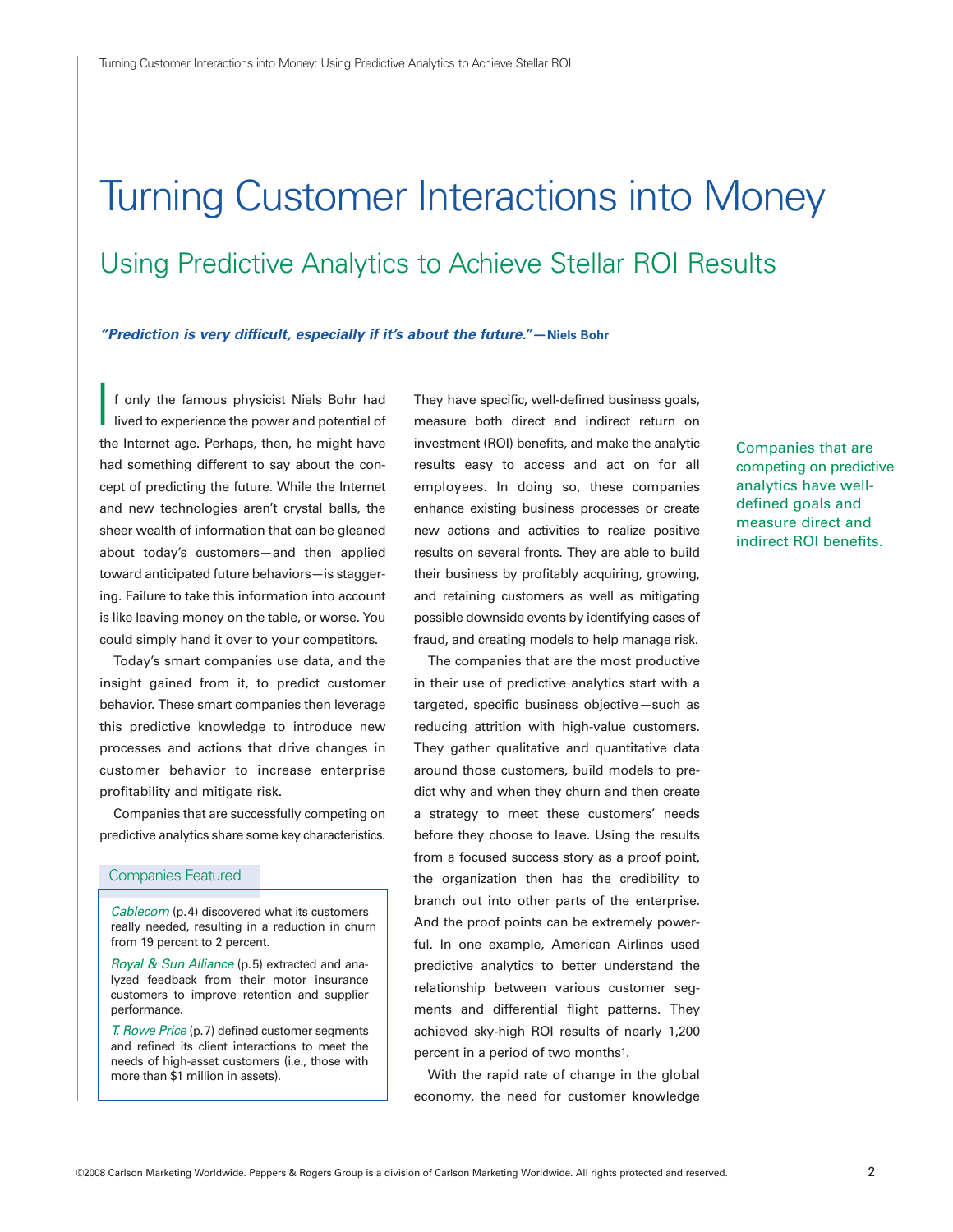and predictive insight has never been more urgent. The competitive necessity for predictive analytics programs must become a priority for senior-level executives, sales managers, marketing directors, and anyone else in a company who is ready to look past short-term results and into a profitable future. Businesses must be prepared to merge all kinds of data: structured and unstructured, quantitative and qualitative, information around transactions, customer attitudes, preferences and expectations in order to acquire, retain and grow profitable customer relationships. In doing so, companies

that successfully implement predictive analytics will drive profitable growth, enhancing their bottom line.

This whitepaper makes the case for using predictive analytics as a catalyst for that growth. It includes best practices from several global companies including: Cablecom, Royal & Sun Alliance, and T. Rowe Price. Ultimately, it is about maximizing the level of understanding that can be achieved with customer data, and then taking proactive steps to establish new processes and activities based on that knowledge to achieve stellar ROI results.

## Defining Predictive Analytics and its ROI

While business intelligence enables companies to measure customer behaviors, it is essentially a record of the past and usually reported at an aggregated level. But a more urgent and cutting-edge approach is competing on predictive analytics. The difference is this: Traditional analytics tools will tell you which customers bought the most in such and such region during a specific promotional campaign. But traditional tools will NOT tell you why these people bought and what they are likely to buy next. Predictive analytics helps companies get at the "why," creating a more actionable strategy to drive a deeper, more relevant relationship with each customer.

Predictive analytics enable a business to look forward, and make educated decisions that anticipate the future needs of customers. It combines the known numbers with critical insight to solve problems, achieve business objectives, uncover hidden patterns in customer behavior, and then use the combined knowledge to inform activities that can improve performance. The loop is completed by capturing the results from the activities and feeding that insight back into the system. The result: an ongoing cycle of increasing customer understanding.

When it comes to competing for customers,

many of today's name-brand companies, including Amazon, Coach, Harrah's, Procter & Gamble, and the Royal Bank of Canada, are doing so with the use of sophisticated analytics tools. Even the 2007 World Series champion Boston Red Sox have benefited from incorporating predictive analytics into their game plan.

Too many companies fail to measure that performance improvement. Therefore, they don't fully understand how predictive analytics initiatives benefit their companies. As a result they don't calculate how much money should be invested in predictive analytics. A recent report from Nucleus Research, Inc. found that fewer than 25 percent of companies conduct any business-case models for IT investments, such as analytics, and most companies don't have a standard or consistent way to calculate ROI for IT across the enterprise. Yet, these analytics initiatives can pay off very handsomely. A 2004 IDC report studied dozens of companies and hundreds of predictive analytics projects. It found that the median ROI for the projects that incorporated predictive technologies was 145 percent, compared with a median ROI of 89 percent for those projects that employed only traditional analytics2.

A recent report from Nucleus Research, Inc. shows that fewer than 25 percent of companies conduct any businesscase models for IT investments, such as analytics.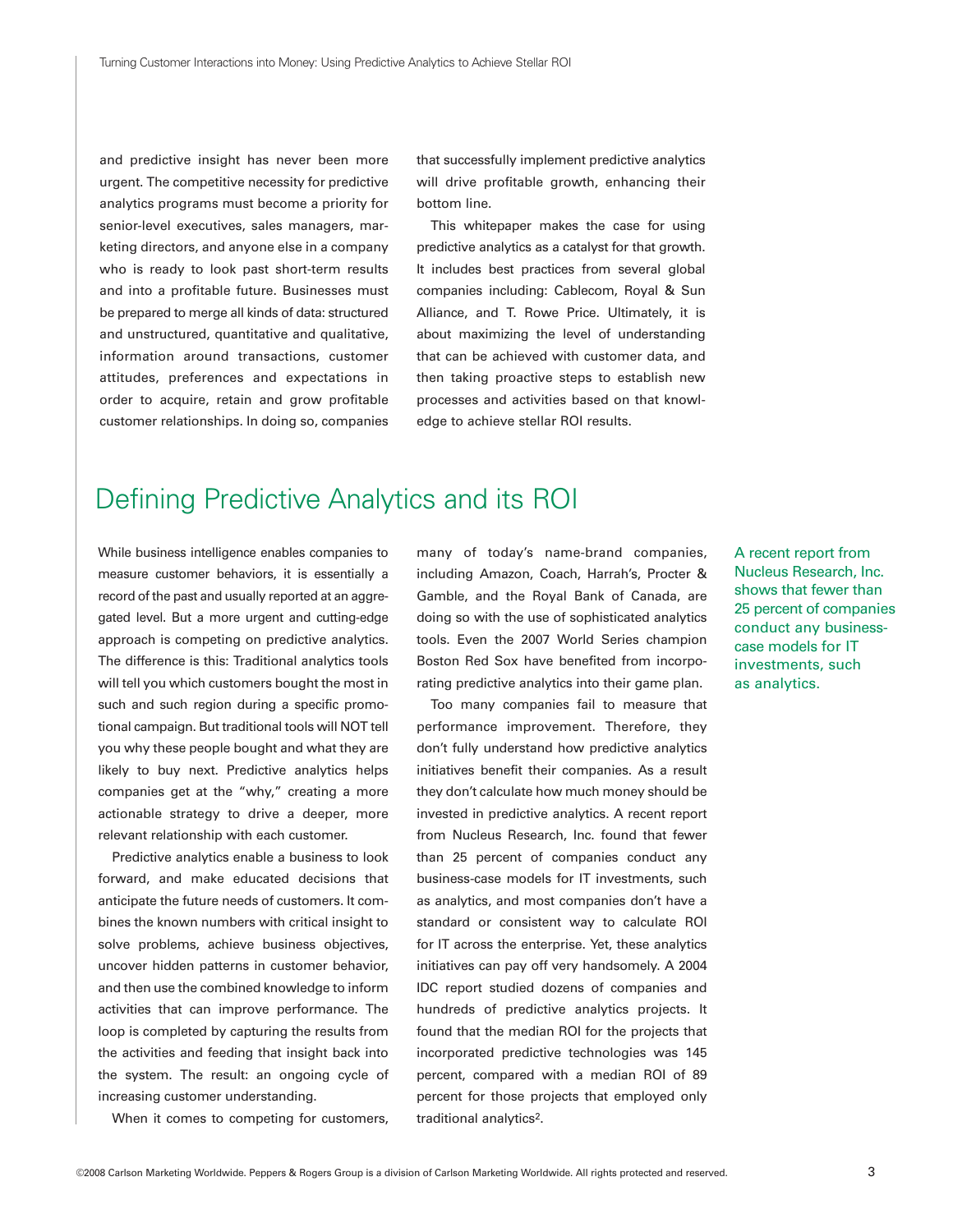#### Cablecom Reduces Churn

Measuring and executing a predictive analytics initiative involves much more than just crunching numbers. A good example can be found in the recent work of Swiss cable operator Cablecom and their technology partner SPSS. Cablecom is Switzerland's largest cable network operator serving approximately 73 percent of the Swiss cable market. In 2005, Cablecom's analytics "department" consisted of two people. Today, the analytics function has been transformed into the customer insight and retention group and is comprised of 15 full-time staff with a leader reporting directly to the CMO.

The customer-data driven journey at Cablecom started with analysts focusing on behavioral customer data, such as orders, transactions, and payment and usage history. Analysts from the group generated daily spreadsheets for the customer retention group, which was responsible for making recommendations to marketing on strategies to keep Cablecom's two million customers from defecting to one of its competitors. This approach gave Cablecom a good current-state view based on transactional data, but it did not tell them much about what customers would need, want and expect from the company in the future.

It was time to take the next step on the predictive analytics journey. Cablecom's customer insight group started to integrate attitudinal data, such as customer service opinions, communications preferences, and overall customer satisfaction. This information was collected from various customer touch points, including billing, surveys, and email feedback. It included questions such as: How satisfied are you? What is important to you? Where can we improve? The group now collects this more complete picture of customers during different steps in the customer journey. This insight has led to more long-term contracts, bundled services (cable, wireless, and Internet) and a reduction in churn from 19 percent to 2 percent3.

"You can either harness the power of customer preferences and data or you can be displaced by it. It is time to open the dialogue before your competitors pre-empt the conversation."

– Erick Brethenoux, Vice President, Corporate Development, SPSS

## The Case For Predictive Analytics: Rapid Pace of Change

Over the past year, the rate of customer value change, customer behavior change, and overall economic change has been dramatic. The stock market regularly rises and falls hundreds of points in a single day. Entire businesses such as real estate, financial services, and retailing have been redefined. This rapid pace of change challenges traditional customer relationship strategies. In the past, collecting transactional data used to be the sum total of an effective analytics strategy. But that cannot be the case today.

"You can either harness the power of customer preferences and data or you can be displaced by it," says Erick Brethenoux, SPSS vice president corporate development. "Predictive analytics unlocks the value of existing data to provide specific, real-time recommendations and maximizes interactions– it is time to open the dialogue before your competitors pre-empt the conversation."

### Aggregate knowledge is good, but individual knowledge is better

Traditional analytics can show trends in customer spending at the aggregate level. For example, last year's holiday shopping season was notable for a 21 percent increase in online spending. That's a major change in customer behavior as a whole. To really dig deep and gain insight into individual customers that your competitors might not have requires the use of predictive analytics. It enables your business to fully understand changing customer attitudes and spending patterns and leverage those to lock in a deeper, long-term connection with those high-value customers.

As we mentioned before, the use of predictive analytics will help a company answer the "why" question. In uncovering the motivation behind a specific behavior, it shows a company how these kinds of behaviors from target customers could change in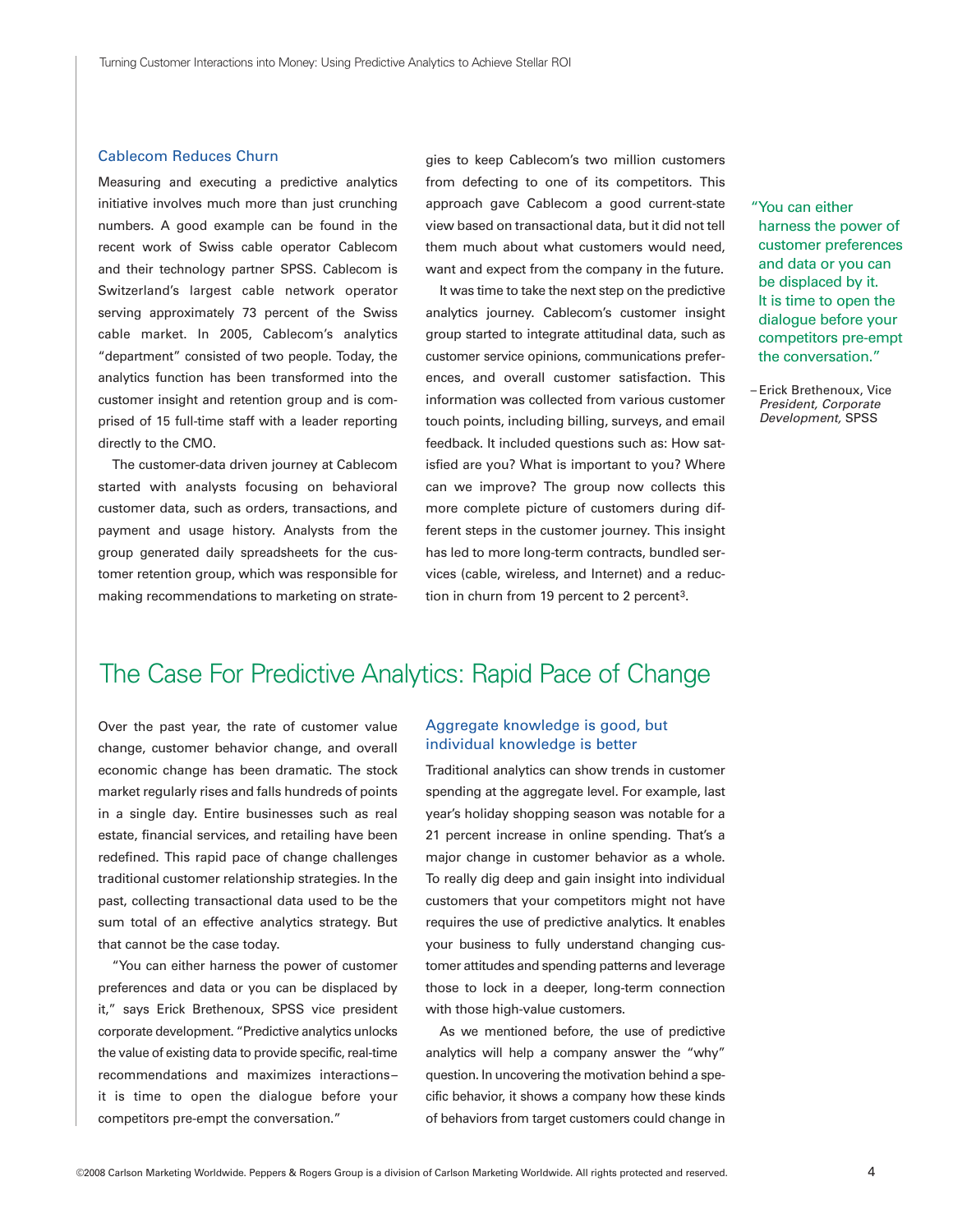the future. For instance, just because their MVCs (Most Valuable Customers) bought more online in 2007, does not mean they will do the same in 2008. Did free shipping increase MVC conversion rates? Are online MVCs more responsive to emails during the holiday season? Did MVCs buy more at the last minute because of increased discounts? Which products can the company put in front of these MVCs for cross-sell and up-sell? Which is the best channel and when is the best time? This type of insight enables a "predictive enterprise" to focus its efforts to the greatest return.

### Predictive analytics help manage risk and identity fraud

Used properly, predictive analytics can serve both the customer's and the enterprise's long-term needs and build a deep and trusting relationship. The sub-prime mortgage crisis is a clear example of what can happen to companies that don't pay attention to those needs. It surprised the financial markets and wreaked havoc on banking balance sheets. Might it have been different if companies used predictive analytics?

Here is a case in point reported recently in the LA Times. Executives at Connecticut-based Clayton Holdings Inc. told the loan reviewers that they didn't want them to focus on finding every potential problem with a sub-prime loan. Rather, the executives say, the job was to perform specific tests to help buyers determine how much to pay for the loans. In some cases, the investors wanted only minimal testing, said Frank P. Filipps, Clayton's chairman and CEO4. Predictive analytics, in this case, could have served the customer better and helped an entire industry avoid an economic crisis. If Clayton Holdings had used the models that it already had in place, it is likely that many of those loans would not have been made in the first place.

"A lot of people use predictive analytics to control risk," says Colin Shearer, SPSS senior vice president of market strategy. "An obvious use is scoring applicants on credit risk before making a lending decision. But we also see credit risk models used increasingly in conjunction with purchase

propensity models–why would you push a sales offer at a likely buyer, if you can also predict that they won't be able to pay for it?"

### Building deeper engagement at Royal & Sun Alliance

The desire to build deeper customer engagement drove the urgent case for predictive analytics for SPSS' client, Royal & Sun Alliance (RSA). RSA writes business in 130 countries, providing general insurance products to over 20 million customers worldwide. The London-based underwriter started 2007 with a commitment to understanding more about what customers liked and disliked about its service, which ranges across automotive, residential and commercial insurance. According to Alastair White, customer strategy director at RSA, predictive analytics presented "a way to treat customers as individuals."

RSA originally employed an SPSS solution to extract and analyze customer feedback in the contact center. The company is using predictive analytics to identify the causes of complaints and then prioritizing actions to resolve them based on which complaints have the biggest impact on retention. This knowledge is helping the company understand how to better meet their customer's unique needs, build deeper engagement and reduce attrition. Moving forward, RSA hopes to build on this learning and proactively identify and resolve latent complaints before they happen based on an individual's personal service preferences and dislikes.

Predictive analytics is helping drive RSA's customer centric strategy and White is seeing results. "We're seeing that the business case for predictive analytics is exceptionally strong" White says. "Benefits include substantial value realized through areas such as complaint identification and resolution, reducing operational costs and customer feedback analysis. The greatest value occurs when you can link the data sources and build a picture of an individual customer's attitudes and behaviors. At that point we can provide what all customers are looking for—a service that suits them as individuals. This is a capability we are striving for."

Predictive analytics can serve both the customer's and the enterprise's longterm needs and build a deep and trusting relationship.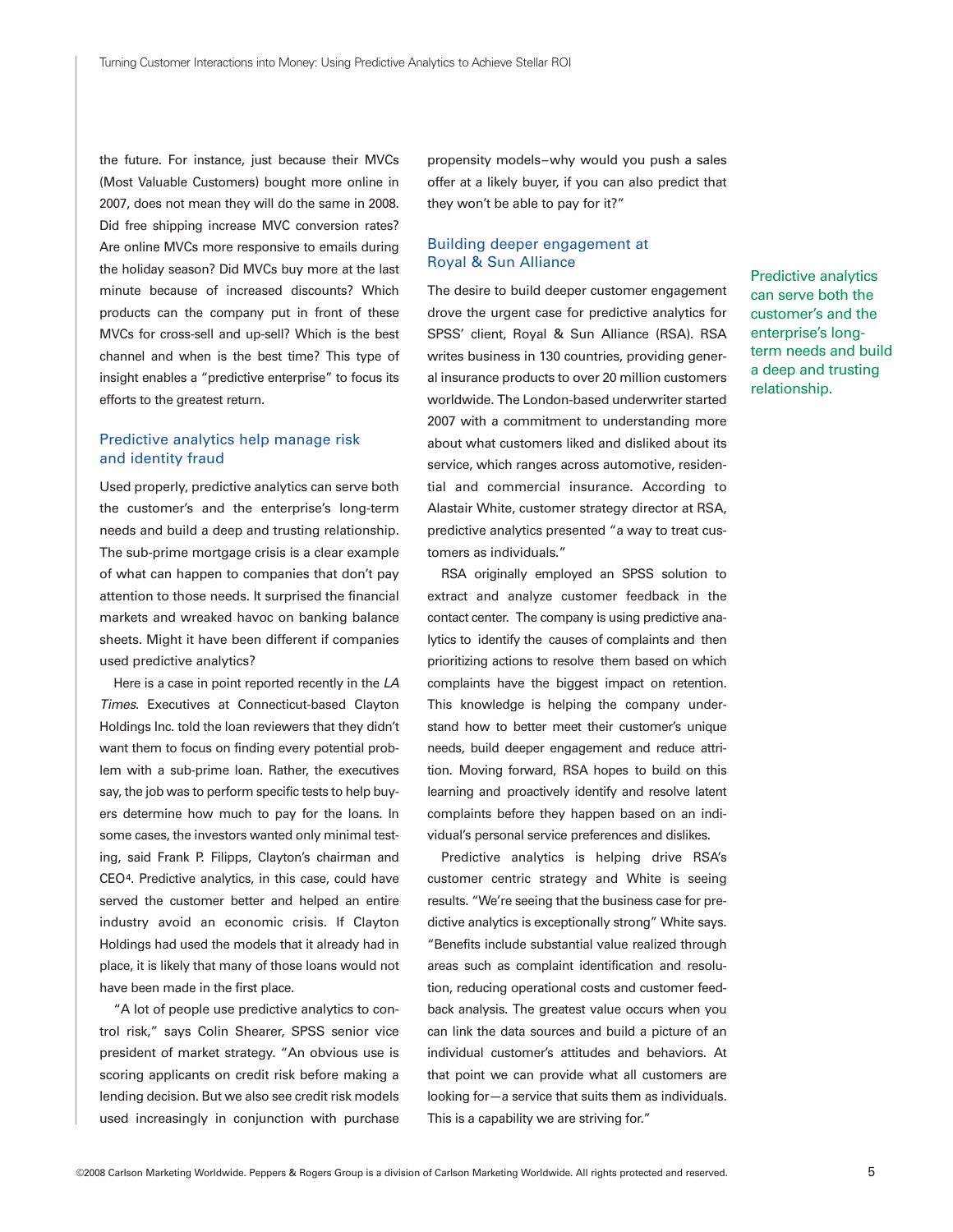

### Predicting Volatility: A Q&A with Don Peppers

We asked Don Peppers, co-founder of Peppers & Rogers Group, if an economic downturn should change a company's investment plans in customer strategy, infrastructure, or analytics technology.

### *Q: Let's say I'm an executive at a company that has just lowered its 2008 sales forecast by 5 percent. Why should I spend more money on customer strategies like analytics?*

*A:* Because it represents your best shot at achieving that sales forecast, whatever it is. Companies are tempted to cut investments if they think the economy is not going to generate the spending it has seen in the past, and we've certainly seen a pretty good run-up over the past few years. But customer relationships and customer relationship technology like predictive analytics are not cost centers. They're profit generators. A well-executed relationship marketing strategy increases cash flow immediately, in my experience.

#### *Q: Does a volatile economy change customer strategy?*

*A:* Depends on your company. Not every vertical and not every company has the same set of economic realities. A start-up is still focused on customer acquisition; a more mature company is still focused on customer retention. I think that a volatile economy changes two things. First, in a volatile economy it's much more important to measure your customer's activity and try to predict future activity. Volatility brings change. Be ready for that. Second, if a group of customers become unprofitable, and unprofitable customers exist in any economy, you can see that and act accordingly.

*Q: If consumer spending drops with a specific company, does that mean its customer value or customer equity drops as well? A.* Definitely. Consumer spending generates profit, when spending declines profit declines. It's possible that in some circumstances short-term spending by a customer might decline even as the customer's lifetime value increases (as might happen, for instance, when the company makes an objective, trust-based recommendation to a customer that doesn't generate an immediate sale), but an economic decline is not one of those circumstances. Predictive analytics is a method of predicting customer behavior. It is important to point out that it is not an overall economic indicator. That doesn't lessen its value in an unstable economy; in fact it increases that value.

# Competing on Predictive Analytics

RSA and Cablecom are two examples of companies that compete on predictive analytics. Companies that do so always seem to exhibit two best practices: 1) they establish clear, well-defined goals and act on them, and 2) they use stringent measures to monitor their ROI.

It should be understood that to extract real value, companies must be willing to make a genuine commitment to this effort. They can start small but it is not just a one-shot deal. The organization must have the willingness to start with one project but then apply that knowledge

across the enterprise. They must be able to deploy the results from models and customer scores directly into operational systems such as call-center applications, Websites, ATM's, kiosks, and any other channel where they interact with their customers. Long gone are the days of just developing predictive models for a single business segment. Companies winning on analytics have made operational and organizational changes so that they can embed these insights across the enterprise on an ongoing basis and are achieving remarkable results.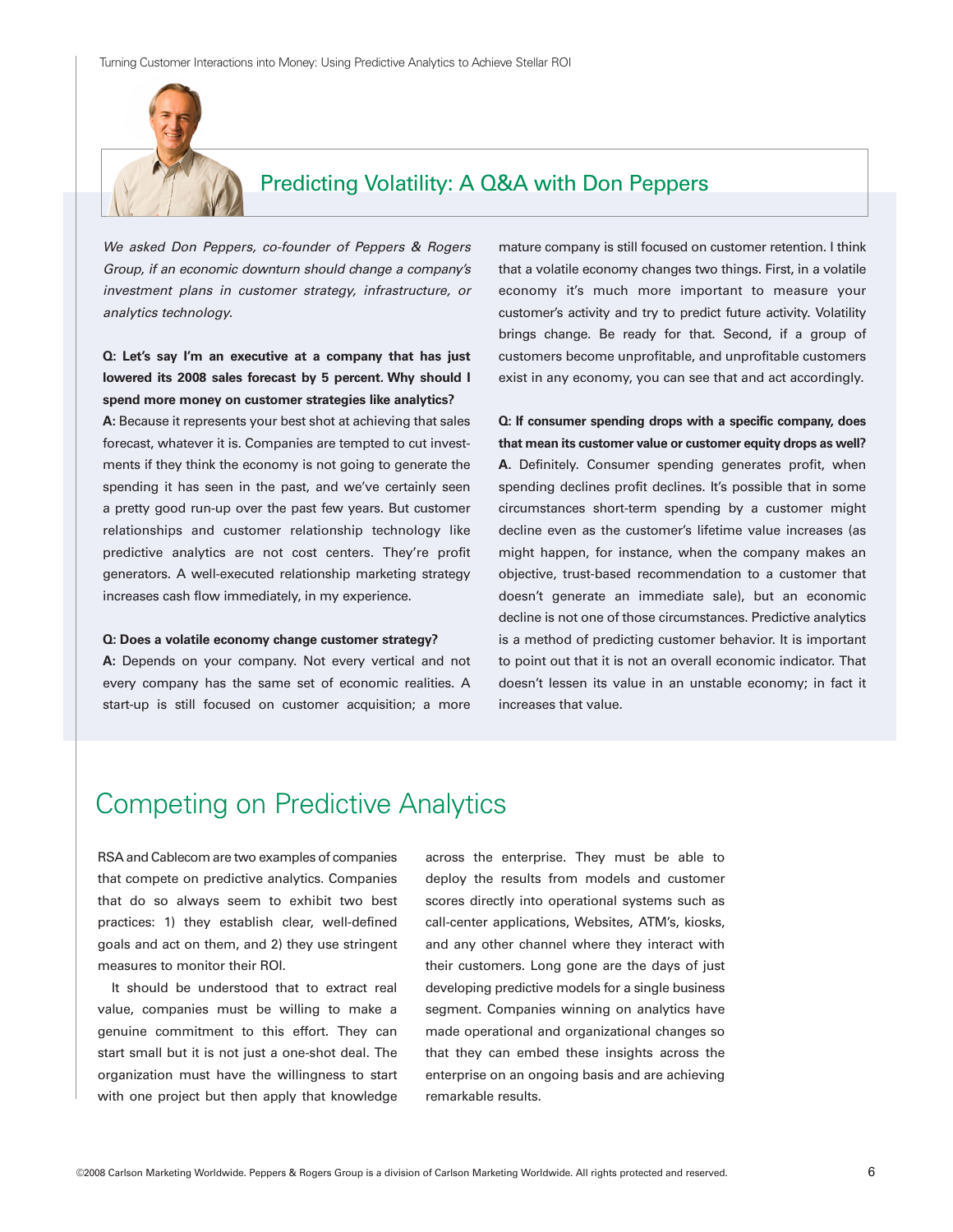### Characteristic 1: *Establish Well-Defined Business Goals*

*I'm often asked the question, "Do you think there is extraterrestrial intelligence?" I give the standard arguments—there are a lot of places out there, and use the word 'billions', and so on. And then I say it would be astonishing to me if there weren't extraterrestrial intelligence, but of course there is as yet no compelling evidence for it.And then I'm asked, "Yeah, but what's your gut feeling?" But I try not to think with my gut. Really, it's okay to reserve judgment until the evidence is in. —Carl Sagan, The Burden Of Skepticism<sup>5</sup>*

Well-defined business goals will lead to higher ROI for predictive analytics because the scope is focused and more accurately measured. For example, for a retailer, a broad goal would be to increase sales. A more targeted and actionable goal would be "drive sales from high-value customers." As the goal gets more specific, the tactics—from marketing materials to point of sale strategies—become more distinct and measurable. "There is no need to act from the gut," says Richard Hren, SPSS director, product marketing, "when facts are available."

Investment manager T. Rowe Price's (TRP) use of predictive analytics has been a model of clear definition. In the late 90s and early 2000 the company started to collect data on its rapidly growing customer base to keep up with competitors that were springing up in online trading. Its goal, at the time, was simply to measure the effectiveness of marketing campaigns and use that knowledge to refine the programs. Measuring customer data about clickthroughs and actual transactions gave the company a basic idea of current state effectiveness, but it was not a complete picture of what the customer was worth to the company, or what they would be worth in the future. "We basically looked at in-bound Web traffic and then tried to understand what customers were doing with us," says Christine Akins, vice president, operations at T. Rowe Price. "If we were spending money on promoting tax deferred retirement plans, for example, it helped us to see that the Web traffic

was coming in to investigate those products. But that program had reached its potential."

By 2003, TRP had moved through the Internetled boom and crash, and needed a deeper level of customer intelligence. It needed to move from "informal knowledge" to more formal analytics and the ability to predict what customers would do in response to marketing activities. Then it needed the context of profitability to the firm. As the market tightened, the company did not know who was just a click away from going to a competitor and who was worth trying to keep.

Insight leads to actionable segment strategies Akins says the company started by identifying the basic information that would enable it to make better decisions. Using SPSS, they took existing data and parsed it into more actionable segments and then combined this transactional data with qualitative surveys. This uncovered new multidimensional customer segments such as "retirement planners." The company had enough data to accurately predict their value. "High-asset customers" were found to be customers holding more than \$1 million in assets. They demanded more individual attention. As a result, a special wealth management engagement strategy was created. "By understanding their current and future needs, we could predict what would be in the customer's best interest, and our best interest," says Akins.

Predictive analytics has led to new approaches for a variety of customer segments. They are now managed on a customer lifetime value model that predicts their behavior over a two- to five-year period, depending on asset profile as well as goals. For example, a new customer that has young children is encouraged to set up tax deferred college funds. Older, high-asset customers are encouraged toward estate planning accounts and advice. This mix of customer data and insight gives contact center agents more latitude to extend support time and resolution to valuable customers.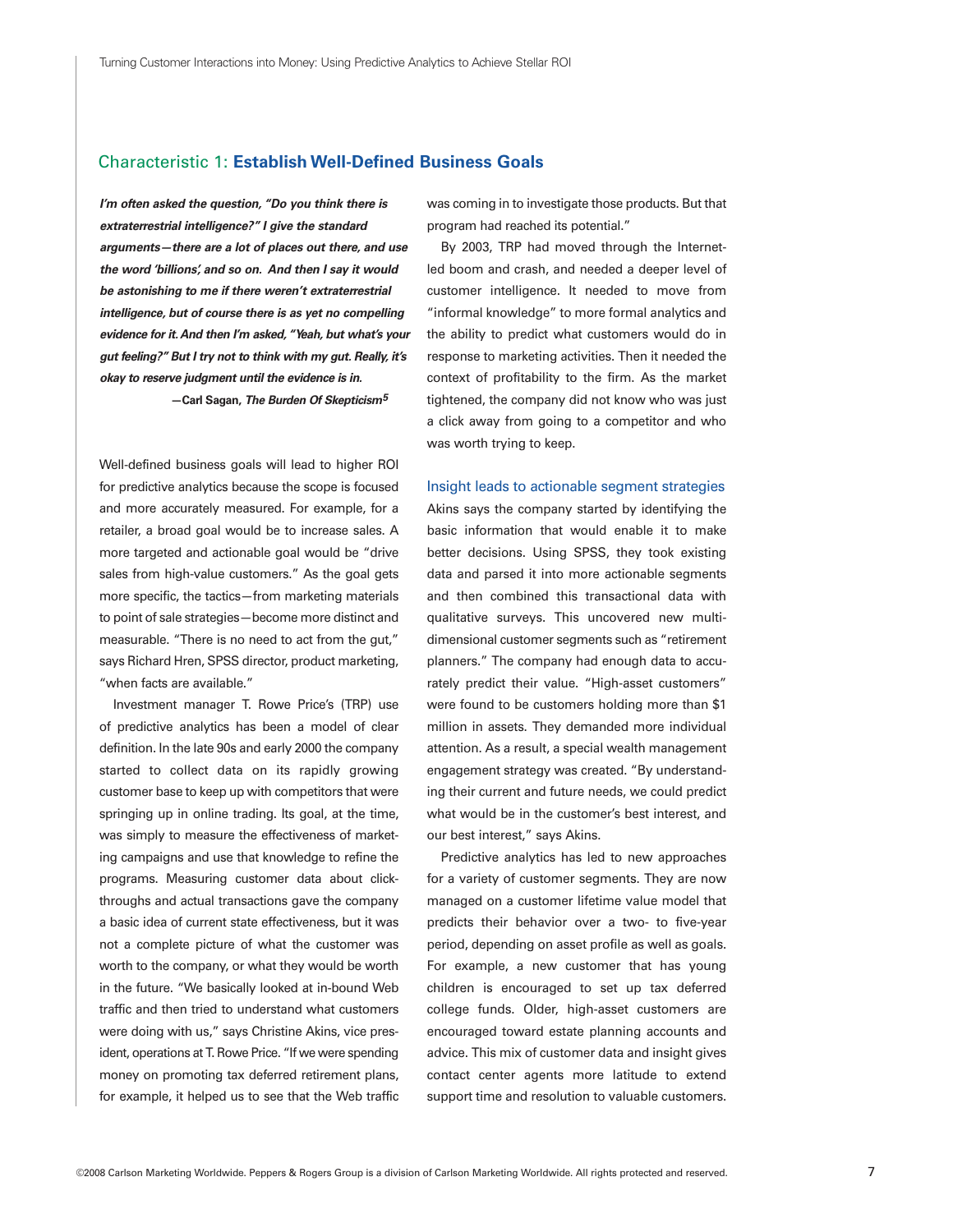### Characteristic 2: *Define, Monitor and Continually Measure ROI*

Smart companies commit to continually monitoring and measuring return on investment for their predictive analytics projects. As the T. Rowe Price case shows, it can impact many areas of a company from marketing, to IT, to the contact center. But too many companies take on oversimplified short-term approach to measuring the ROI. For example, if a company spent \$100,000 on data capture, maintenance, and analytics in 2007 and did not generate \$100,000 in incremental sales, it could technically claim that the ROI was negative. But that's not accurate. It does not account for the long-term benefits of data analytics and the resulting ability to predict customer behavior.

The more accurate way to measure the effects of predictive analytics initiative is to look at the "ROI Cycle," according to SPSS' Hren. To use a cyclical model (see graphic below) the cycle begins with customer data. This data feeds the

equations that will predict customer value. Next, this combination can inform customer surveys to gauge customer attitudes, expectations, and preferences. With that knowledge, marketing departments can avoid activities that devalue customer relationships and focus instead on increased dialogue. This yields more qualified leads for the sales department. Customer insight can also give contact center agents more complete information to handle customers and reach out proactively with more relevant offers. More relevance in marketing and service creates increased customer satisfaction. Satisfied customers are more willing to recommend the product or company and finally have the propensity to spend more and spend more often. Throughout the ROI cycle, the company is generating a positive return on investment through the insight provided by predictive analytics.

Too many companies take on oversimplified short-term approaches to ROI. They don't account for the long-term benefits of data analytics and the ability to predict customer behavior as a result.

# The ROI Cycle: Understanding the Impact of Predictive Analysis

The ROI Cycle helps an enterprise leverage learnings across the entire customer lifecycle. It captures both direct and indirect benefits providing a more complete picture of the ROI.

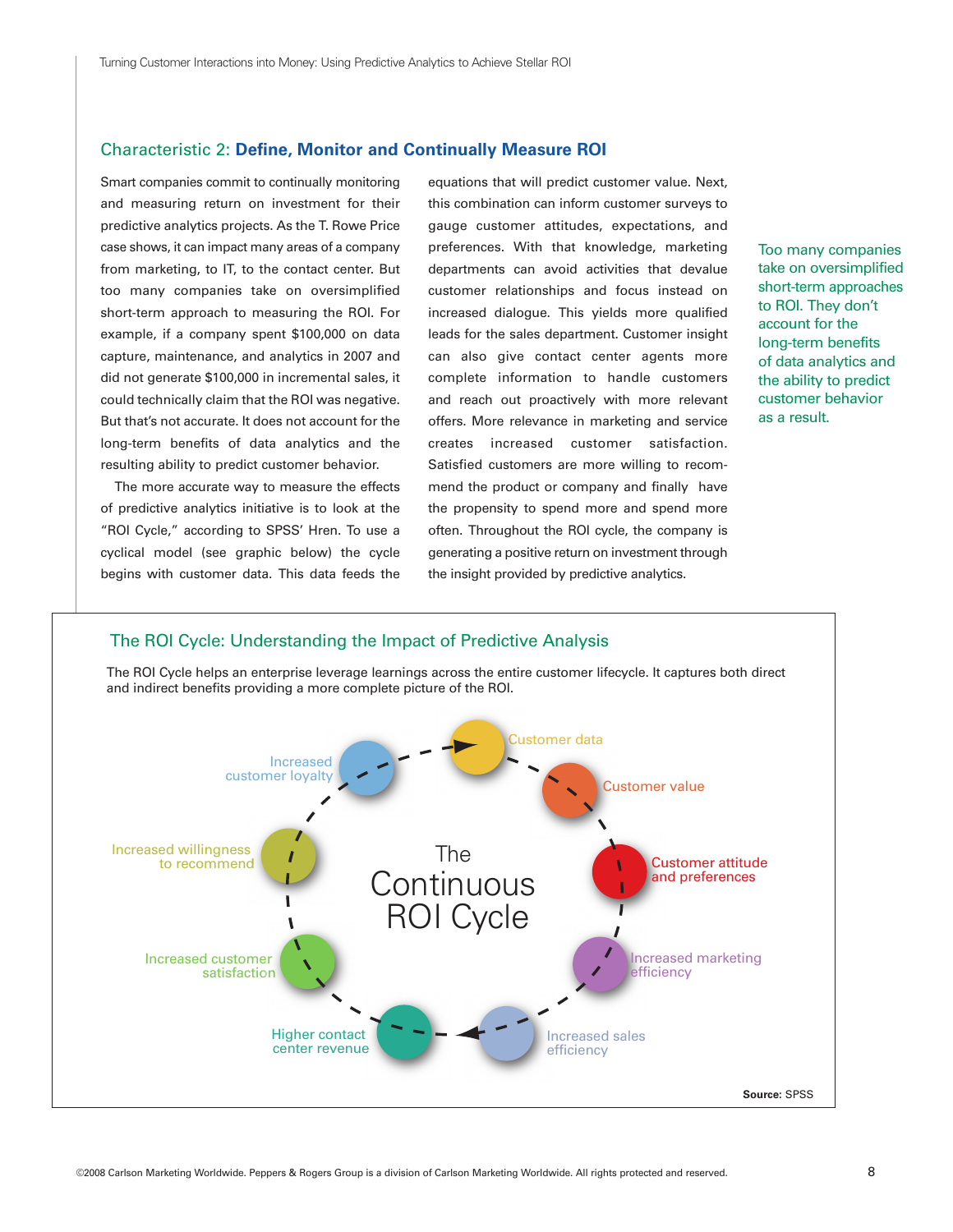One SPSS financial service client recently discovered Hren's "ROI Cycle." After implementing a predictive analytics solution it found customer attitudes souring on direct mail pieces and paper billing. The company then decreased paper mail by 40 percent and associated costs by 35 percent. It moved to Internet-based, opt-in Web-based marketing and generated a 25 percent increase in click-through and a 40 percent increase in lead conversion because the offers communicated matched customer attitudes as well as purchase intent. Next, the enterprise applied the insight to the contact center where in-bound interactions dropped, so agents could turn their attention to more profitable out-bound up-sell and cross-sell opportunities. In 2007 the company reported a 29 percent increase in ROI on its total out-bound marketing campaigns.

This view of "indirect benefits" is supported by Rebecca Wettemann, vice president of research at Nucleus Research, Inc. Wettemann says companies will find ROI in four ways that are rarely connected to analytics: productivity, on-going and incremental gains, retention, and employee satisfaction. The amount and clarity of data generated by predictive analytics can increase the quality of sales leads and therefore make sales teams more productive. Customer preferences for communications can make marketing efforts more effective. It also makes the people using them more productive. "It takes us nine people to do the work of what was once 12 and I think that's conservative," an executive from one company told Nucleus.

Incremental revenue is another indirect benefit. Contact center agents have the most current information to up-sell and cross-sell additional products. Retention, as most companies well know, is more efficient than customer acquisition, and a major benefit of predictive analytics. In the area of employee satisfaction, Wettemann says predictive analytics gives all levels of employee access to the most actionable information. Efficiency goes up. Productivity goes up. Employees are more empowered, more effective, and happier.

Indirect benefits include productivity, on-going and incremental gain, employee satisfaction and retention.

### Getting Started with Your Predictive Analytics Program

### Five Questions To Ask Today...

*1.What is my number one customer-based business goal?* Predictive analytics will center a company on an achievable outcome that can improve profitability. Rallying around this goal will provide a starting point for the predictive analytics journey. "Attracting new customers" is a solid goal. But refining that goal to "understanding the behaviors of the high-value customers that churn" is more focused and more measurable.

*2. What does my most valuable customer look like today and what will they look like tomorrow?* A company that can answer this question can assign characteristics that include numbers and behaviors. For example, a retail bank that can answer this question will say, "My best customer maintains more than \$500,000 in assets, invests in more than four different products, travels frequently, and is seeking information about high-yield retirement funds."

Developing an ever-richer profile of your best customers will yield benefits throughout an organization.

Using the current state model of the most valuable customer, the retail bank can then layer on attitudinal data that provides insight into what the customer values. This insight can help guide the retail bank's strategy to capture a greater share of wallet in the future. For instance, this same customer may value environmental causes and may be interested in learning about "green" investments. This insight can help the bank develop a product portfolio and marketing strategy that highlights "green" products targeted for this customer profile.

*3. Who has the potential to be my most valuable customer?* To answer this question, the organization must understand the characteristics of their most valuable customers first. Then they need to understand what will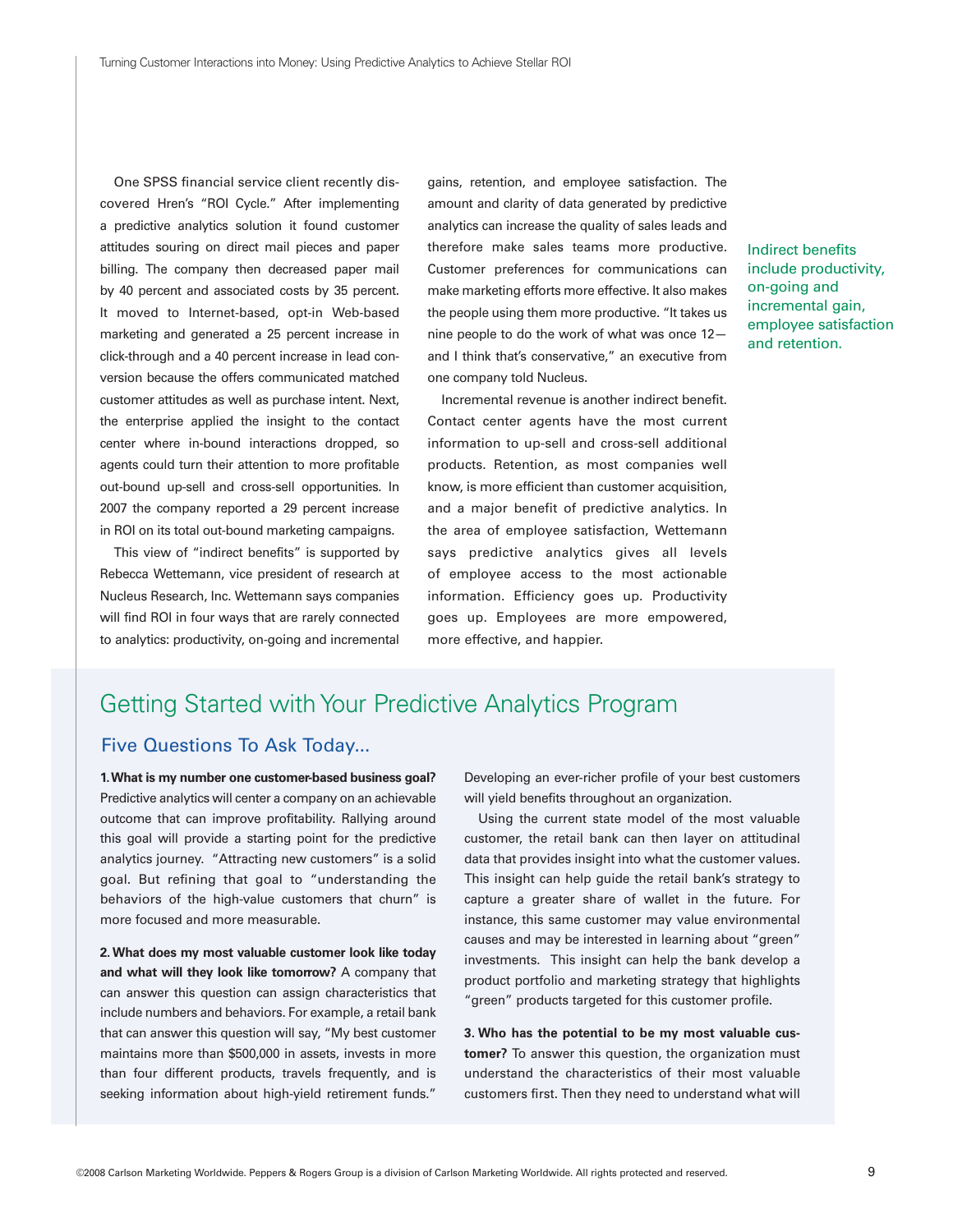motivate customers in the growable category to build a deeper relationship with the company. Is it a different product mix, customer experience, delivery method? What is the potential of these growable customers and what is the cost to meet these latent needs?

*4. Who sponsors the analytics initiative in my company?* The unacceptable answer here is "everybody." Analytics

### ...and Five Things To Do Tomorrow

*1. Create a customer persona.* Build a model of the ultimate customer that considers total spend, profitability, attitudes, and behaviors.

*2. Craft marketing campaigns that will grow the value of that persona.* Here's where predictive analytics can define marketing activities. For example, a company that knows it is trying to grow a customer group that is young and technologically wired will want to consider mobile marketing. It will also immediately recognize that expensive in-store promotions or TV ads will not grow the value of this group.

*3. Identify your analytics champion.* A C-level executive should be accountable for analytics investment and results. A single sponsor, or evangelist, can ignite the passion for predictive analytics.

initiatives need funding, boardroom priority, and a way to break down communication silos. The sponsor needs to be a senior-level executive who can garner enterprisewide support.

*5. Did I invest more this year in customer analytics than last year?* If a company is honest about it, this is a simple question with a very telling answer.

*4. Rank five customer-based business goals.* Make them specific to customer groups and make sure they have a financial outcome. "Grow sales by 10 percent" is too general. "Grow high-income new customer revenue by 10 percent" is a goal that can be supported by customer intelligence and informed by analytics.

*5. Fine tune the definition of the numbers that will prove that they've been achieved.* Focus on the ROI cycle and the incremental return on the predictive analytics initiatives. The "high income, new customer" initiative can be proved by return on marketing investment, revenue increases, and customer satisfaction surveys. Businesses need to know what to measure before goals are set.

# Conclusion: The Business Imperative for Predictive Analytics

Because it involves algorithms, data and research, predictive analytics can be intimidating. But smart companies that compete on predictive analytics simplify the process and achieve exceptional results.

"A lot of business cases for CRM and business intelligence systems have been built on smoke and mirrors," says Wettemann. "We've had a fair amount of irrational exuberance and a lack of understanding about what these technologies would deliver. A company could spend \$2 million much easier than it could explain what that \$2 million could deliver. It needs to all

be very simple. Address a business problem, not an analytics problem."

As we have demonstrated, the use of predictive analytics contributes to competitive advantage. In his groundbreaking 2006 book Competing on Analytics, The New Science of Winning, Tom Davenport wrote, "Any company can generate simple descriptive statistics about aspects of its business—average revenue per employee, for example, or average order size. But analytics competitors look well beyond basic statistics. These companies use predictive modeling to identify the most profitable customers."